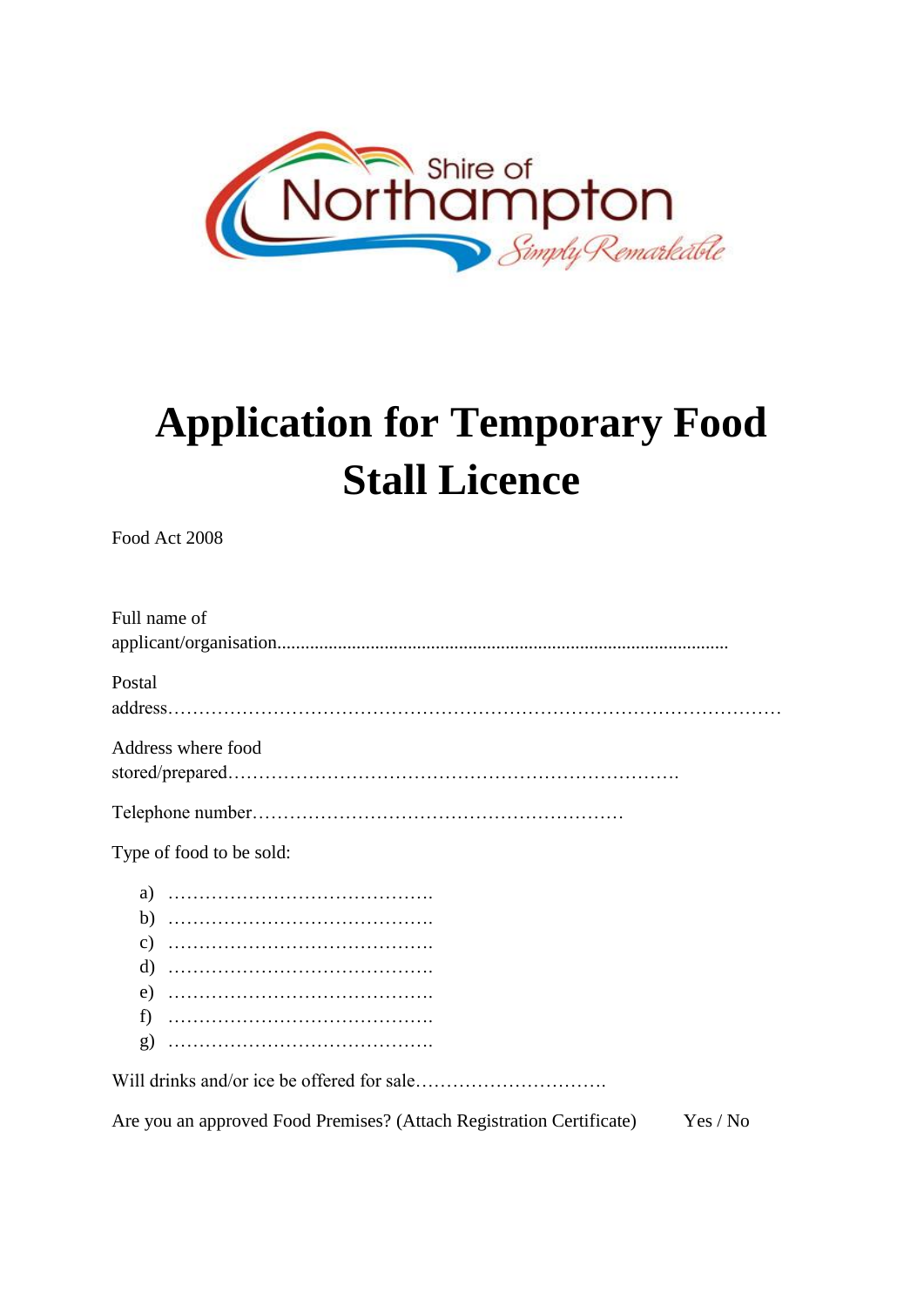## Licence required for:

| <b>Event Name</b> | Location | Date / Time |
|-------------------|----------|-------------|
|                   |          |             |
|                   |          |             |
|                   |          |             |
|                   |          |             |
|                   |          |             |

No. of staff currently trained in food Safety? ………………………………..

Please see [www.northampton.wa.gov.au](http://www.northampton.wa.gov.au/) for free Food Safety Training - I'm Alert.

Size of stall/food van (floor area)....………………………………………………………… Method of construction of stall/food van……………………………………………………… ………………………………………………………………………………………………….

Note: Food stalls are to comply with the Shire of Northampton "Temporary Food Stalls Guide".

Please tick what you will have on-site in the food stall/food van at the above event(s) –

| A marquee or tent with or without 3 sides $\&$ | Hand washing facilities: running or contained |
|------------------------------------------------|-----------------------------------------------|
| floor                                          | water with liquid soap and paper towels       |
| or mobile food van                             |                                               |
| Cold display and storage; fridges, eskies with | Dedicated buckets to wash equipment           |
| cold bricks or ice                             |                                               |
|                                                |                                               |
| Hot display and storage: bain marie            | Safe power supply & correct extension cords   |
|                                                |                                               |
| Cooking equipment: deep fryers, woks, BBQ      | Fire extinguisher or blanket                  |
|                                                |                                               |
| Staff wearing clean clothes, aprons, enclosed  | Disposable gloves available                   |
| shoes, and hair covering caps/bandannas        |                                               |
|                                                |                                               |
| Suitable/adequate no. of utensils for handling | Single use or dispensers for sauces, napkins, |
| food rather than using hands                   | takeaway containers, disposable               |
|                                                | cutlery/spoons/stirrers, etc                  |
|                                                |                                               |